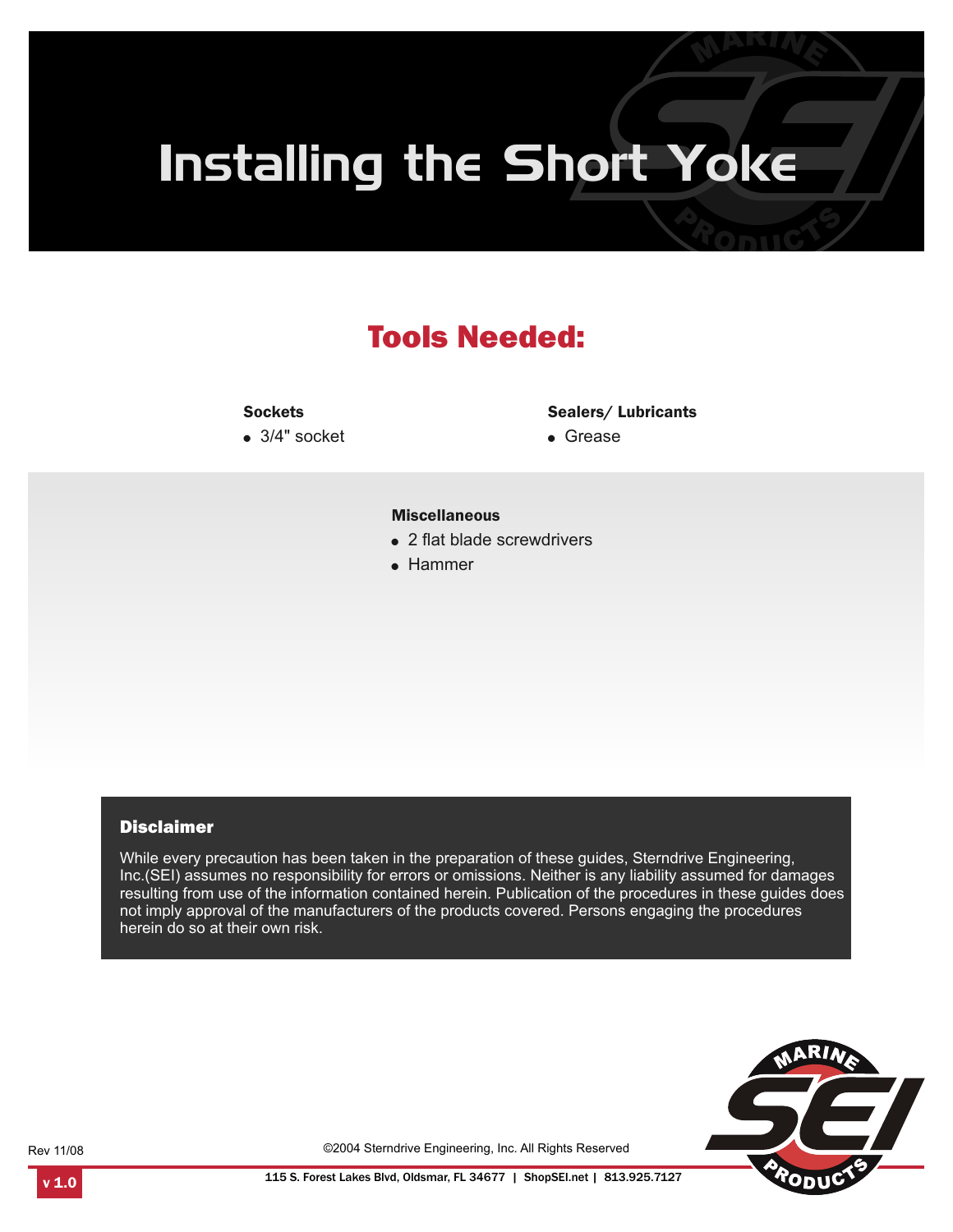## STEP 1

**If you have an older drive with an inline engine, you may need to reuse your old shorter yoke.**

If you know you need the short yoke, let us know when ordering and we can ship one with the proper yoke installed. If you ordered the drive incorrectly you can swap the yoke with your old one.

It is possible to remove the yoke without disassembling the drive. It is much easier with someone to help hold the yoke while removing and installing the u-joint.

They make a special tool for pressing the u-joint apart. In this guide we will be using ordinary hand tools.



1.1 First determine the length. The newer style is 9- 9/16". The older style is 8- 1/8". If you have an older style you will need to change it.



1.2 Remove the clips that hold the u-joint together. Usually pushing on it with a screwdriver will do the trick. You may need to use a screwdriver on both sides.



1.3 After the clips are out, tap the u-joint one direction until you can remove the cup on the opposite side. Use a suitable socket so you do not hit the yoke with the hammer.



1.4 Use a small pick or screwdriver to remove the seal if it has stuck to the u-joint.



1.5 Now, using a socket of appropriate size, pound the u-joint the other direction. The purpose of the socket is so that you don't hit the u-joint post with a hammer. You want the socket to fit over the post and to contact the body of the u-joint before the post.

### STEP 2



2.1 Now with the yoke out the way we can start reassembly. Install both u-joint cups on the u-joint and check to make sure they rotate smoothly. Then if all is okay, take them off. If it rotates rough, most likely it will have to be replaced.



2.2 Install the yoke over the posts of the u-joint.



2.3 Insert both u-joint cups while centering the yoke.